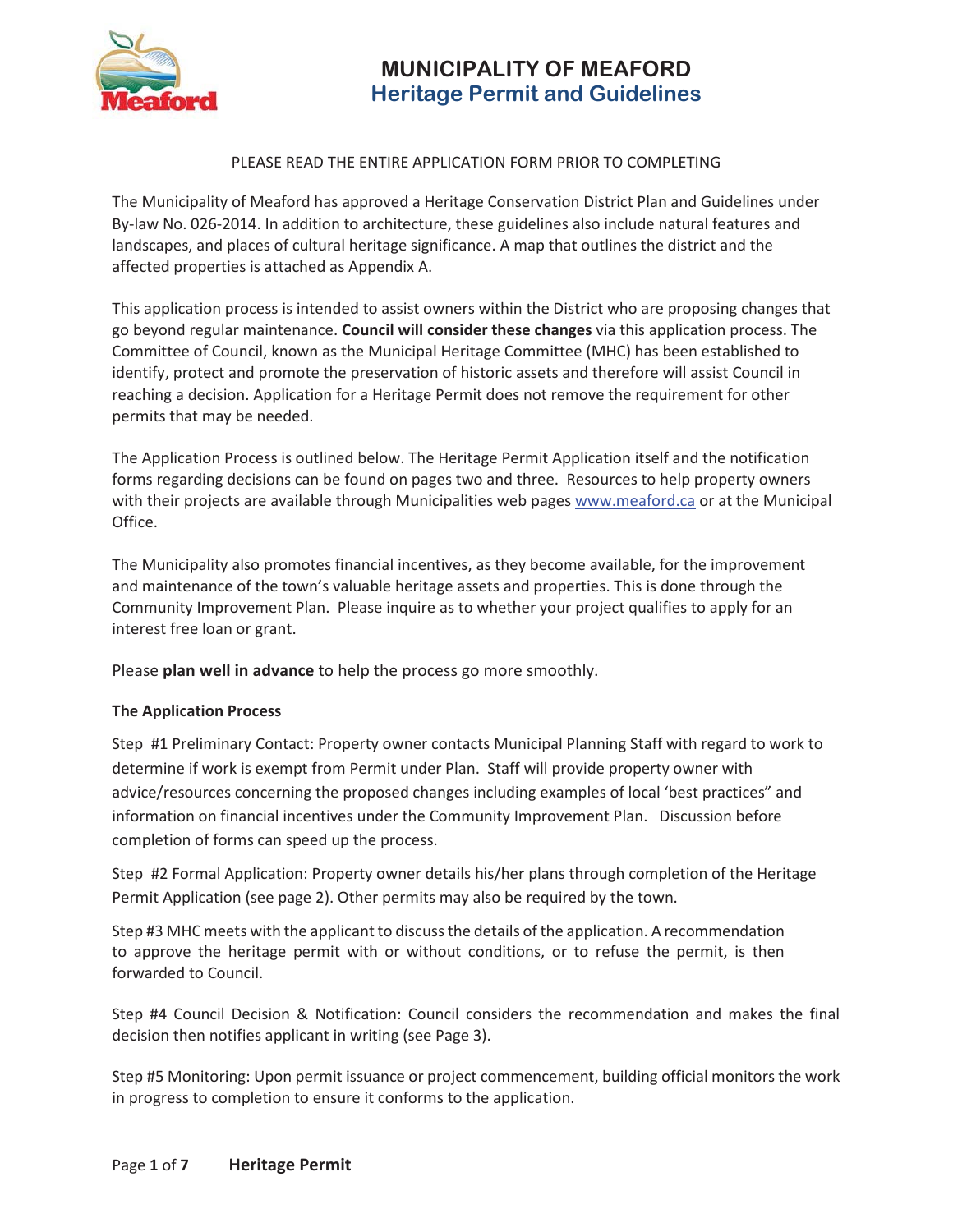

### **MUNICIPALITY OF MEAFORD Heritage Permit and Guidelines**

#### **APPLICATION FOR HERITAGE PERMIT**

| SHADED AREAS FOR OFFICE USE ONLY |        |  |  |
|----------------------------------|--------|--|--|
| Date Received:                   |        |  |  |
| Received By (initials):          | Notes: |  |  |

#### **PART 1 – APPLICANT INFORMATION**

### **1. Owner/ Applicant / Agent / Architect:**

Please list the Contact information for each of the following (if applicable) :

| Name Judah Mulalu           | Mailing Address & Postal Code                                | <b>Contact Information</b>         |  |  |
|-----------------------------|--------------------------------------------------------------|------------------------------------|--|--|
| Applicant:*                 | Ten-2-Four Architecture Inc.<br>14 Leswyn Road, Suite 1      | Telephone: 416-440-1024            |  |  |
|                             |                                                              | Fax: 416-484-1024                  |  |  |
|                             | Toronto, ON. M6A 1K2                                         | Email: judah@ten24architecture.com |  |  |
| Owner:**                    | 29 Sykes Street N. Inc.                                      | Telephone: 416-831-5877            |  |  |
|                             | 29 Sykes Street N.,                                          | Fax:                               |  |  |
|                             | Meaford, ON. N4L 1V9                                         | Email: jeremy@creedcapital.ca      |  |  |
| Agent or Solicitor:*<br>n/a |                                                              | Telephone:                         |  |  |
|                             |                                                              | Fax:                               |  |  |
|                             |                                                              | Email:                             |  |  |
| Architect/Contractor        | Ten-2-Four Architecture Inc.<br>14 Leswyn Road, Toronto, ON. | Telephone: 416-440-1024            |  |  |
|                             |                                                              | Fax: 416-484-1024                  |  |  |
|                             | <b>M6A 1K2</b>                                               | Email: judah@ten24architecture.com |  |  |

\* An Owner's authorization is required if the applicant is not the owner. If the applicant is a prospective purchaser, also attach a copy of the Offer to Purchase.

\*\* If there is more than one owner, attach a list of each owner. If the owner is a company, provide the name and address of company owner(s).

#### **2. Primary Contact:**

Correspondence relating to this application should be sent to (select **one** only):

Owner **Applicant** Applicant Agent / Solicitor Architect /

Contractor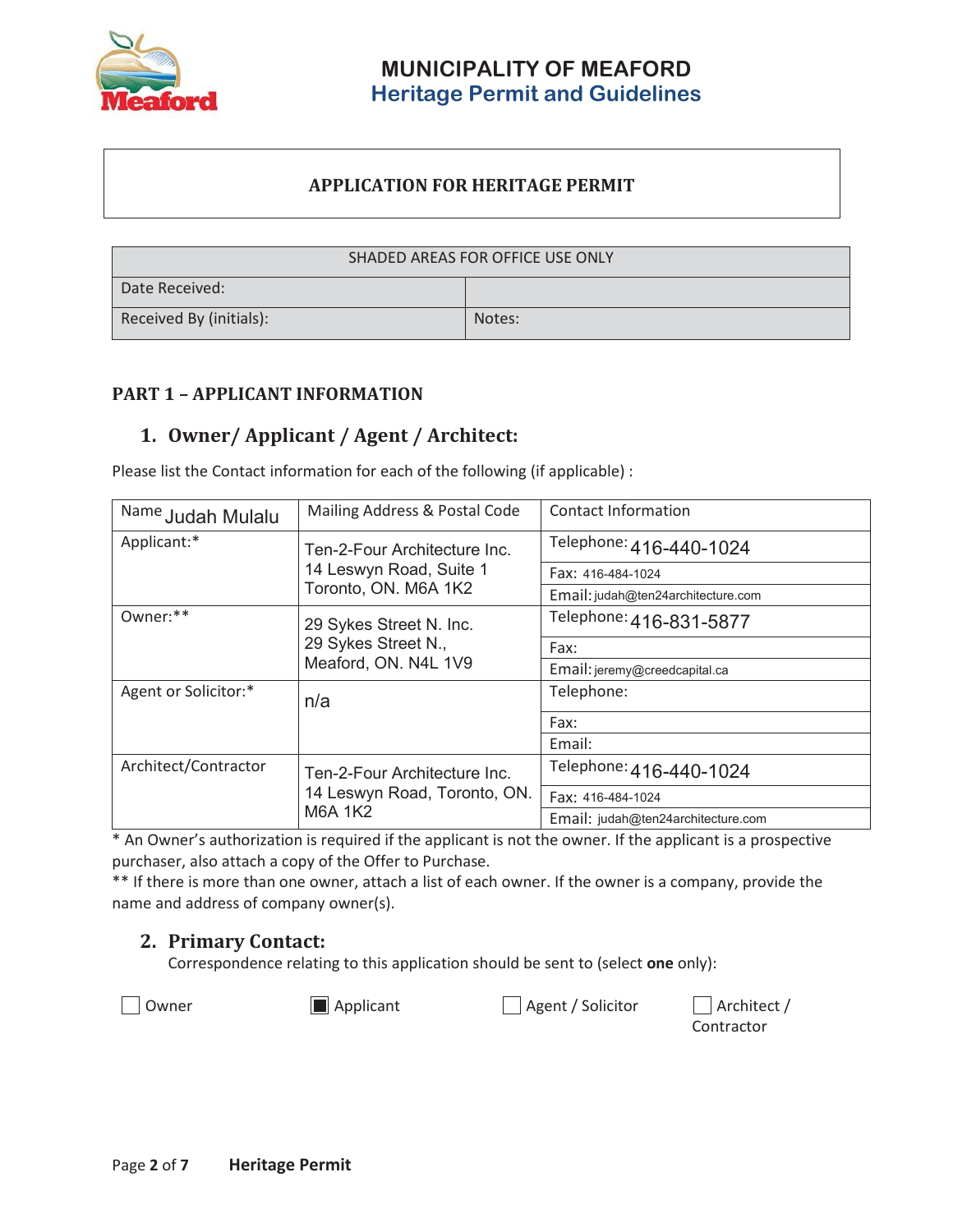

### **PART II – PROPERTY INFORMATION**

#### **3. Property Information:**

#### **3.1 Location and Description of Subject Land(s):**

| Municipal Address (Street # and Street Name)<br>29 Sykes Street North |                     | Assessment Roll #                             |             |  |
|-----------------------------------------------------------------------|---------------------|-----------------------------------------------|-------------|--|
| Registered Plan(s)<br>309                                             | $Lot(s)/Block(s)$ # | Reference Plan(s)                             | Part(s) $#$ |  |
| Lot(s)<br>1134 and 1135                                               | Concession(s)       | Approximate Area (hectares)<br>0.054 Hectares |             |  |

#### **3.2 Description of Work (check all that apply)**

|              | <b>Construct New Building</b>          | O | <b>Addition to Existing Building</b> |
|--------------|----------------------------------------|---|--------------------------------------|
| O            | <b>Alteration to Existing Building</b> |   | Demolition of Building               |
| $\mathsf{O}$ | Demolition of Part Building            |   | Building Signage or Lighting         |
| O            | Alteration to Non-Building Site        |   | Possible Archeological Issues        |
|              | Other                                  |   |                                      |

**3.2** Please provide a brief description of the property improvements being applied for (you will be required to provide a drawing/sketch of these improvements in Section 7 of this application): The planned hotel re-development proposes an alteration of the three-storey brick-clad store front/apartment building and an addition stepping up to four-storeys over the existing single-story brick and steel-clad addition at the rear with a small portion to cantilever over approximately half of the exiting alley to the northern lot line. The original heritage designated building fronting Sykes Street North (comprising approximately one-third of the existing building on site) will be retained and conserved because of its cultural heritage value. Upgrades will be made to the non-heritage existing storefront to accommodate new mixed-use functions.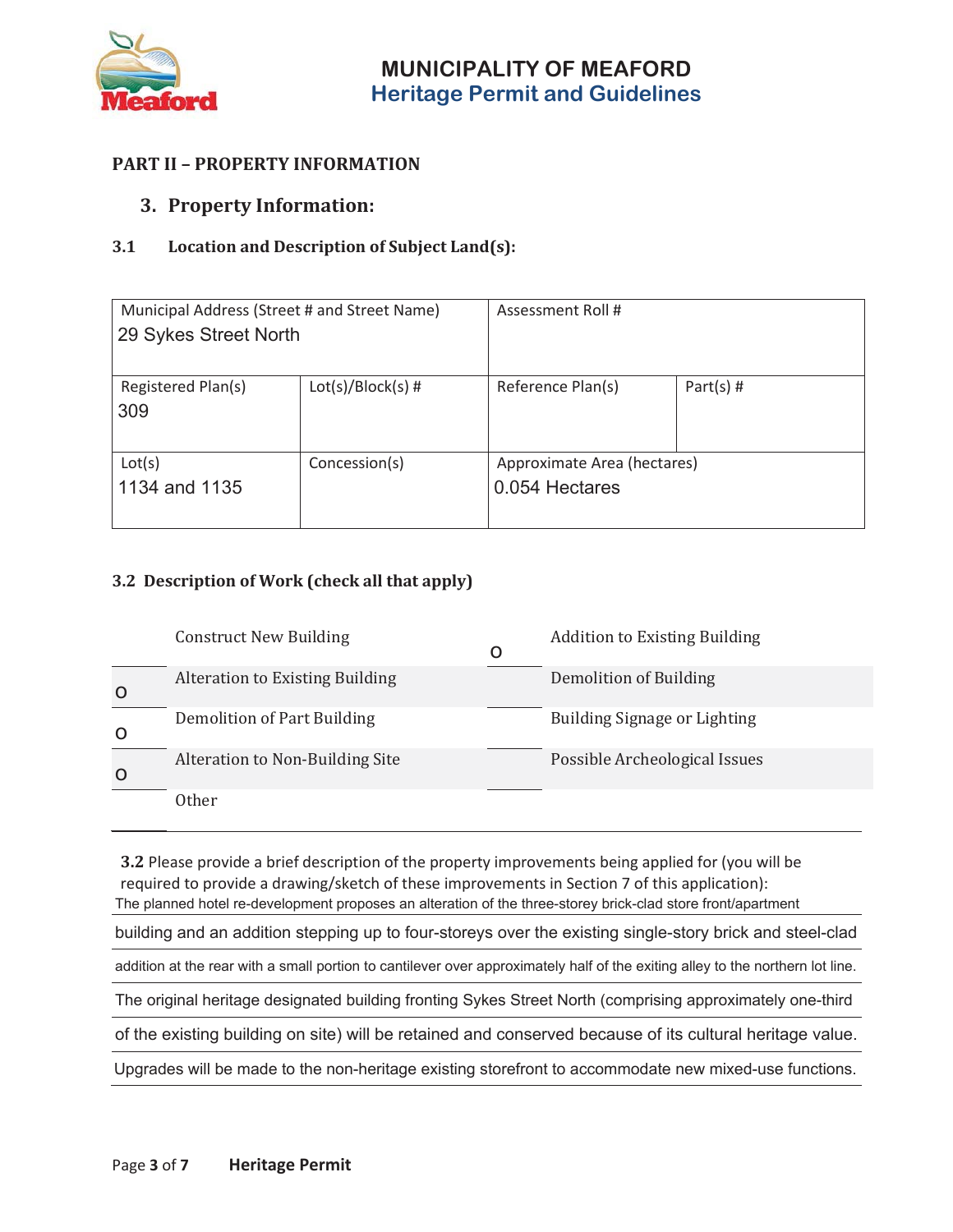

## **MUNICIPALITY OF MEAFORD Heritage Permit and Guidelines**

### **4. Design Professional Information (if applicable):**

| Name Judah Mulalu    | Mailing Address & Postal Code  | <b>Contact Information</b>         |  |
|----------------------|--------------------------------|------------------------------------|--|
| Design Professional: | 14 Leswyn Road, Suite 1        | Telephone: 416-420-7616            |  |
|                      | Toronto, ON. M6A 1K2           | Fax: 416-484-1024                  |  |
|                      |                                | Email: judah@ten24architecture.com |  |
| Firm Name:           | <b>Ten-2-Four Architecture</b> | Telephone: 416-440-1024            |  |
|                      | Inc.                           | Fax: 416-484-1024                  |  |
|                      |                                | Email: judah@ten24architecture.com |  |

### **5. Construction Schedule:**

Approximate date of construction commencement: April 2023

Approximate date of construction completion:

July 2024

### **6. Current Photograph(s) of the Property / Building**

Please attach the photograph(s) in the space provided below. If you are providing more than two pictures, please attach to a separate page or the back.

### Photographs attached to application.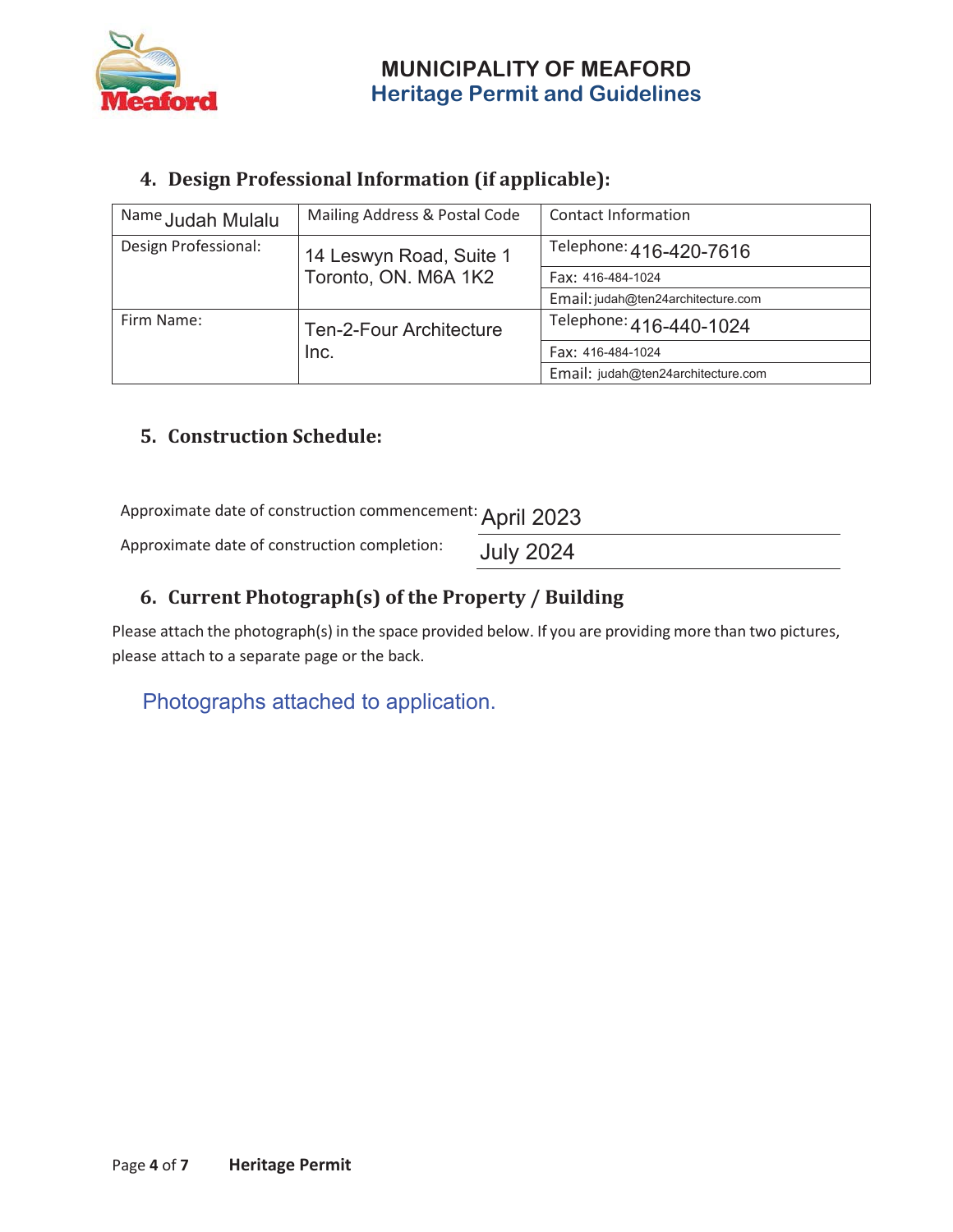



### **7. Drawings/Sketches of the Proposed Improvements to the Existing Property / Building**

Please draw/sketch the proposed improvements to the property / building in the space provided below or attach it to the application.

 Architectural drawing set, Design Brief and Cultural Heritage Impact Statement documents submitted with this application.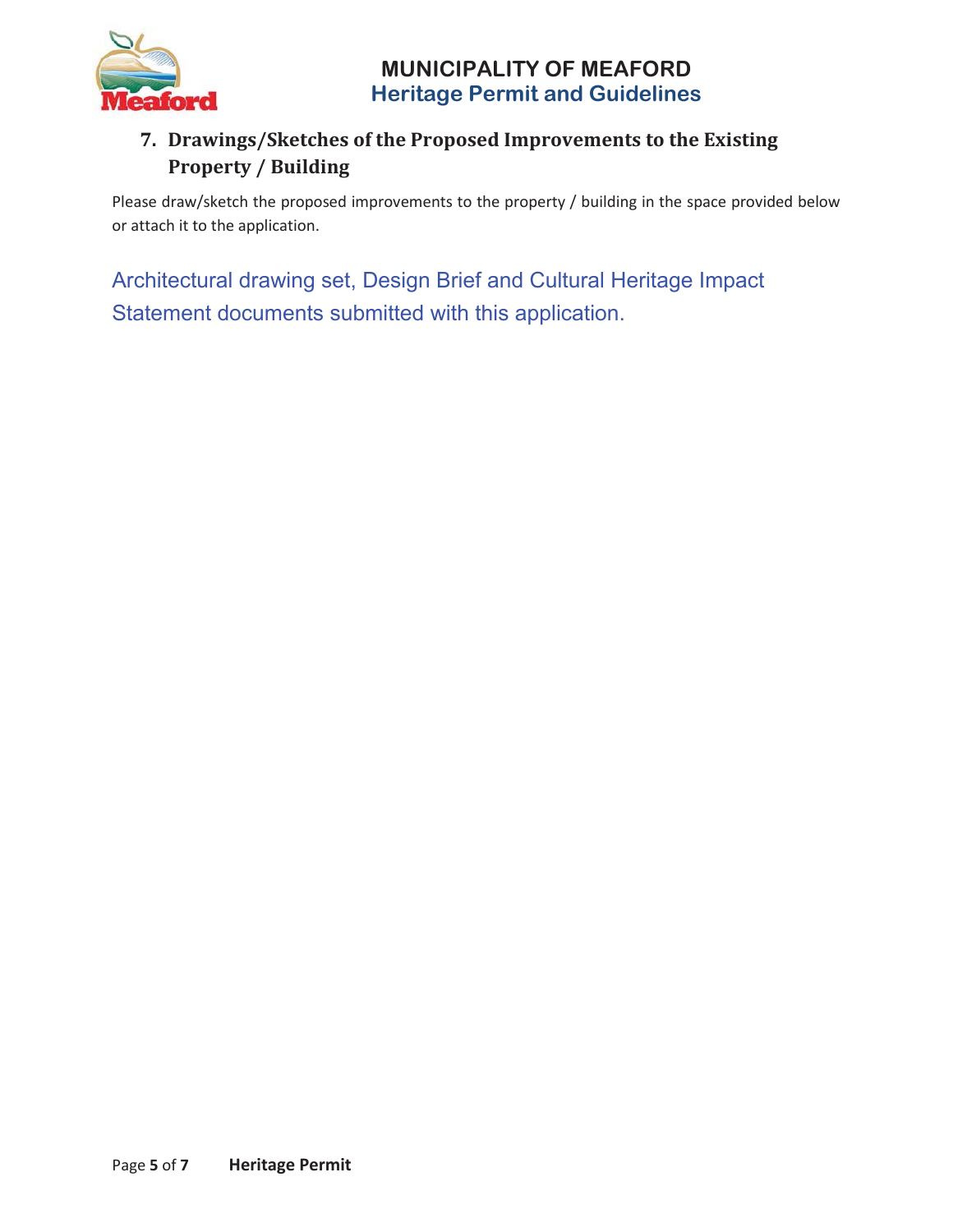

### 8. Applicant's Acknowledgement:

The applicant hereby acknowledges:

- That this application and the attached supporting documentation, information and materials, if any, contains information collected and maintained specifically for the purpose of creating a record available to the general public and is open to inspection by any person during normal office hours pursuant to the provisions of the Municipal Freedom of Information and Protection of **Privacy Act;**
- That conceptual development plans and/or drawings submitted with this application are not reviewed for compliance with the Ontario Building Code (O.B.C.) and/or related regulations;
- That submission of this application constitutes tacit consent for authorized Municipal Staff representative(s) to inspect the subject lands or premises, and to carry out any inspections, tests and investigations as may be required;
- That additional fees and/or charges (ex. Building permit fees, parkland dedication fees, development charges) associated with any development approved in conjunction with this application may be required; and
- That any additional information and/or materials may be required, and therefore, the application may not be deemed complete, nor processed unless the additional information and/or materials are submitted.

Questions about the collection and inspection of this information should be directed to: Clerk, Municipality of Meaford, 21 Trowbridge Street West, Meaford Ontario N4L 1A1.

### 9. Owner's Authorization:

If the applicant is not the owner of the land that is the subject of this application, then written authorization by the owner, authorizing the applicant to prepare and submit the application must be attached, or the owner must complete the authorization set out below.

| Is written authorization attached? | Yes | $\blacksquare$ No |
|------------------------------------|-----|-------------------|
|------------------------------------|-----|-------------------|

If NO, then the following Owner's Authorization for the Agent to prepare and submit the Application must be completed:

| <b>JEREMY CREED</b>                                                | , am the owner of the land that is the subject of this |
|--------------------------------------------------------------------|--------------------------------------------------------|
| please print<br><b>JUDAH MULALU</b><br>application and I authorize | to prepare and submit this                             |
|                                                                    | please print                                           |
| application on my behalf.                                          |                                                        |
|                                                                    | 2/2/2022                                               |
| <b>Signature of Owner</b>                                          | Date                                                   |